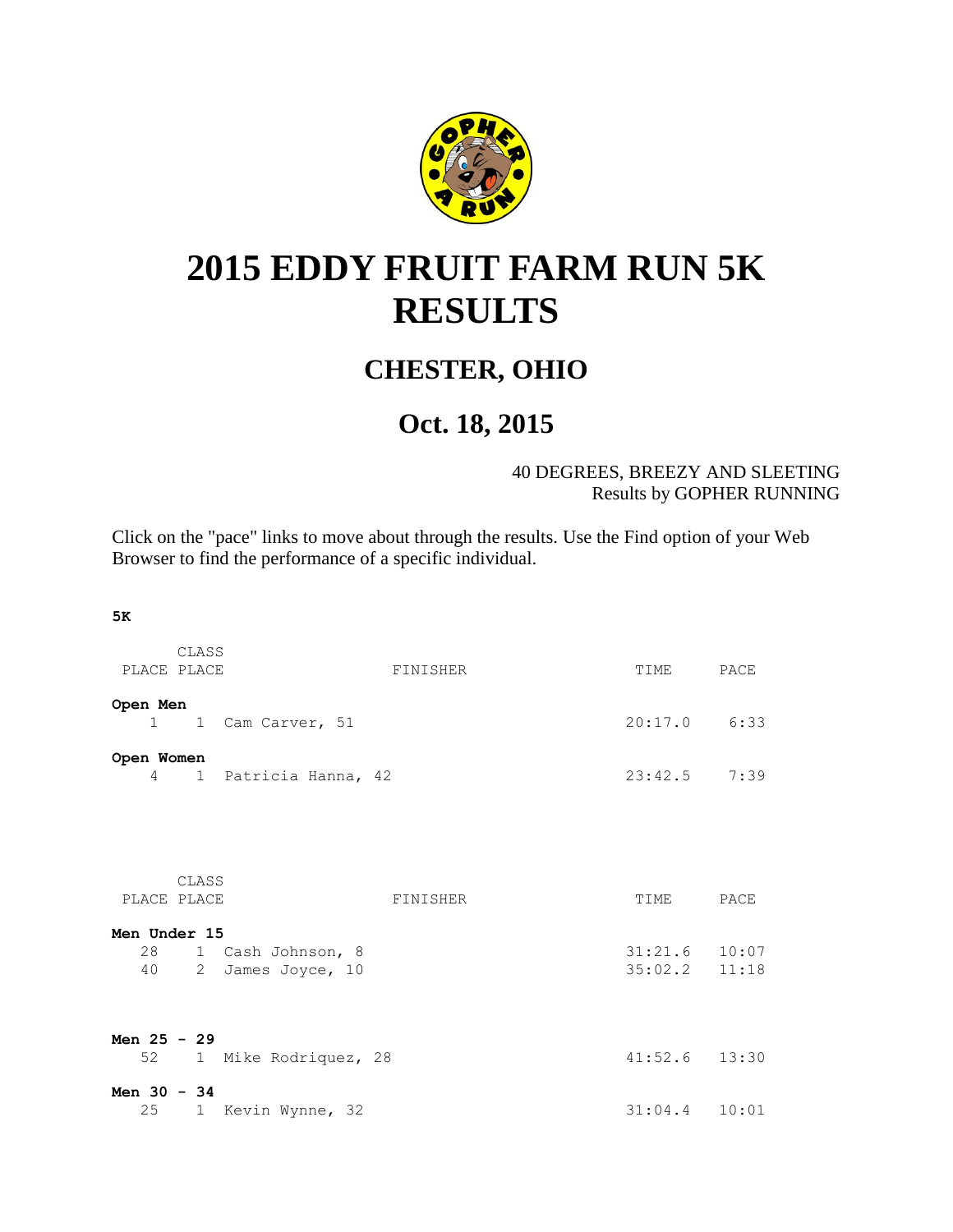| Men 35 - 39                 |        |       | 2 1 Terry Francis, 36                                 | $22:20.5$ 7:12                        |              |
|-----------------------------|--------|-------|-------------------------------------------------------|---------------------------------------|--------------|
| Men $45 - 49$               |        |       | 3 1 Kelly Zebrowski, 46<br>17 2 Bob Rastatter, 45     | 23:38.5 7:38<br>29:13.8 9:26          |              |
| Men $50 - 54$               |        |       | 9 1 Ed Oconnor, 50<br>32 2 Steve McKevitt, 54         | $25:05.6$ 8:06<br>$32:37.1$ 10:31     |              |
| Men $55 - 59$               |        |       | 12 1 Michael Hulver, 56<br>31 2 Michael Nocero, 57    | $25:59.3$ 8:23<br>$31:47.3$ $10:15$   |              |
| Men $60$ & Up               |        |       | 20 1 Mark Lovequist, 62<br>33 2 Rick Jordan, 65       | $30:14.8$ $9:45$<br>$33:11.1$ $10:42$ |              |
| PLACE PLACE                 |        | CLASS | FINISHER                                              | TIME                                  | PACE         |
| Women Under 15              | 8 - 10 |       | 5 1 Ava Nelson, 11<br>2 Lainey Capel, 11              | $23:45.3$ 7:40<br>24:25.7             | 7:53         |
| Women $15 - 19$             |        |       | 13 1 Molly Hulver, 18                                 | $25:59.7$ 8:23                        |              |
| Women $20 - 24$             |        |       | 19 1 Denise Chan, 23                                  | 29:25.7 9:30                          |              |
| Women $25 - 29$             |        |       | 18 1 Ashley Loch, 25<br>43 2 Erin Harrell, 28         | 29:25.0 9:29<br>36:03.1 11:38         |              |
| Women $30 - 34$<br>26       |        |       | 14 1 Elizabeth Gooden, 33<br>2 Becky Hrvatin-Wynn, 32 | $26:17.5$ 8:29<br>31:05.4             | 10:02        |
| Women 35 - 39<br>7<br>11    |        |       | 1 Kristine Sheppard, 36<br>2 Allison Formichelli, 37  | $24:23.6$ 7:52<br>25:19.8             | 8:10         |
| Women $40 - 44$<br>6<br>16  |        |       | 1 Jenny May, 40<br>2 Tina DeFranco, 44                | 24:14.9<br>29:01.5                    | 7:49<br>9:22 |
| Women $45 - 49$<br>10<br>36 |        |       | 1 Dawn Beidle, 45<br>2 Christina Janus, 46            | $25:17.3$ 8:09<br>34:34.8 11:09       |              |
| Women $50 - 54$<br>22       |        |       | 1 Carol Carver, 50                                    | 30:56.8                               | 9:59         |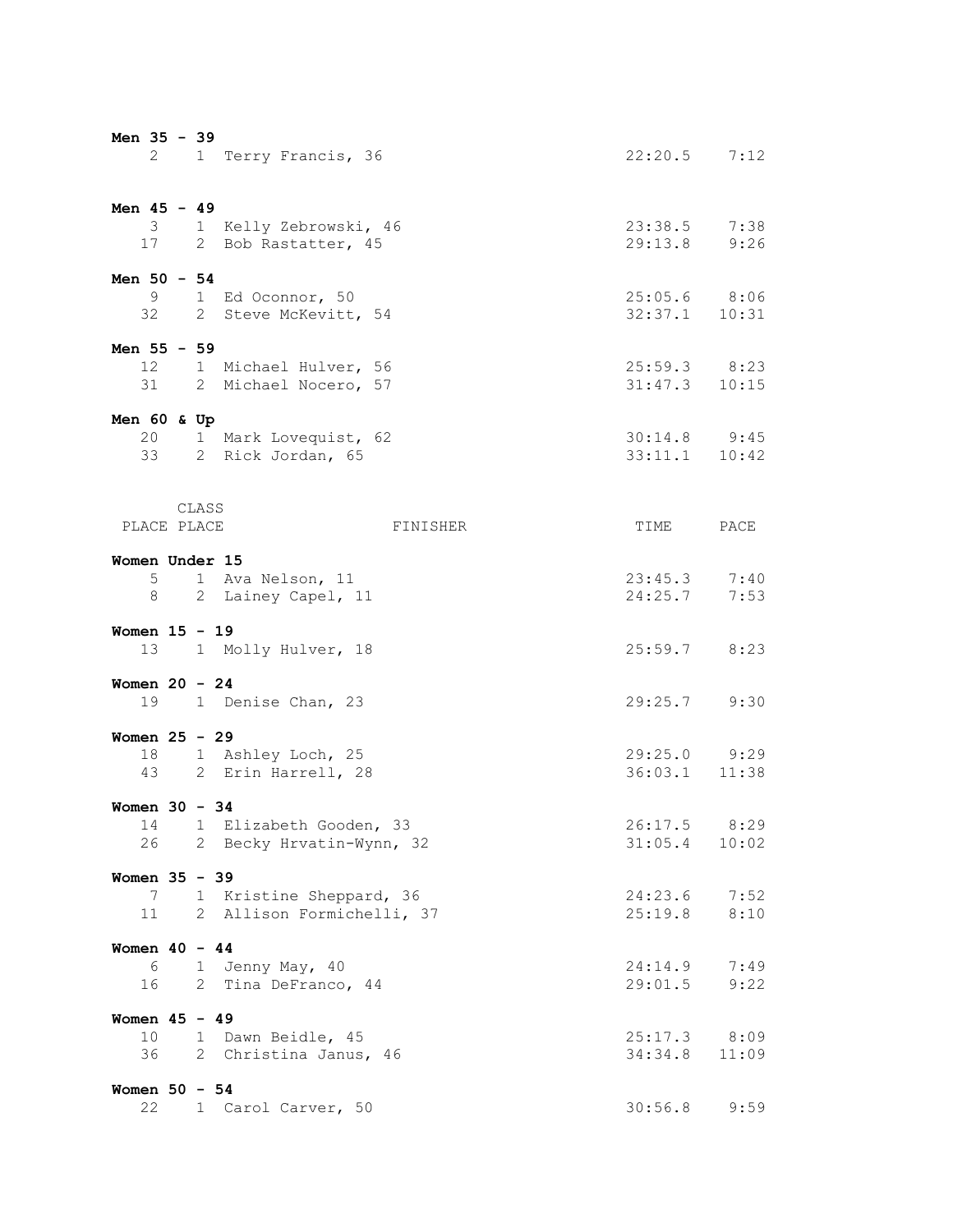<span id="page-2-1"></span><span id="page-2-0"></span>

| 54                |                | 2 Cathi Suhay, 53                                                           | 43:01.3            | 13:53            |  |
|-------------------|----------------|-----------------------------------------------------------------------------|--------------------|------------------|--|
| Women 55 - 59     |                |                                                                             |                    |                  |  |
| 21                |                | 1 Carolyn Kuerbitz, 57                                                      |                    | $30:18.8$ 9:47   |  |
| 56                |                | 2 Mary Joyce, 59                                                            | 44:54.1            | 14:29            |  |
|                   |                |                                                                             |                    |                  |  |
| Women 60 & Up     |                |                                                                             |                    |                  |  |
| 24                |                | 1 Marie Reeves, 62                                                          | 31:01.0            | 10:00            |  |
|                   |                |                                                                             |                    |                  |  |
|                   |                |                                                                             |                    |                  |  |
| 5ĸ                |                |                                                                             |                    |                  |  |
|                   | CLASS          |                                                                             |                    |                  |  |
| PLACE PLACE       |                | FINISHER                                                                    | TIME               | PACE             |  |
|                   |                |                                                                             |                    |                  |  |
|                   |                |                                                                             |                    |                  |  |
| 5к                |                |                                                                             |                    |                  |  |
| 1<br>$\mathbf{2}$ |                | Cam Carver, 51<br>1 Terry Francis, 36                                       | 20:17.0<br>22:20.5 | 6:33<br>7:12     |  |
| $\mathfrak{Z}$    |                | 1 Kelly Zebrowski, 46                                                       | 23:38.5            | 7:38             |  |
| $\overline{4}$    |                | Patricia Hanna, 42*                                                         | 23:42.5            | 7:39             |  |
| $\mathsf S$       |                | 1 Ava Nelson, 11*                                                           | 23:45.3            | 7:40             |  |
| $\sqrt{6}$        |                | 1 Jenny May, $40*$                                                          | 24:14.9            | 7:49             |  |
| $\boldsymbol{7}$  |                | Kristine Sheppard, 36*                                                      | 24:23.6            | 7:52             |  |
| $\,8\,$           | 1              |                                                                             | 24:25.7            | 7:53             |  |
| 9                 | $\mathbf{2}$   | Lainey Capel, 11*<br>Ed Oconnor, 50                                         | 25:05.6            | 8:06             |  |
|                   | $\mathbf{1}$   |                                                                             | 25:17.3            |                  |  |
| 10                | $\mathbf{1}$   | Dawn Beidle, 45*                                                            |                    | 8:09             |  |
| 11                | 2              | Allison Formichelli, 37*                                                    | 25:19.8            | 8:10             |  |
| 12                | $\mathbf{1}$   | Michael Hulver, 56                                                          | 25:59.3            | 8:23             |  |
| 13                | $\mathbf{1}$   | Molly Hulver, 18*                                                           | 25:59.7            | 8:23             |  |
| 14                | $\mathbf{1}$   | Elizabeth Gooden, 33*                                                       | 26:17.5            | 8:29             |  |
| 15                | 3              | Lauren Janus, 35*                                                           | 28:23.6            | 9:10             |  |
| 16                | $\mathbf{2}$   | Tina DeFranco, 44*                                                          | 29:01.5<br>29:13.8 | 9:22             |  |
| 17                | $\mathbf{2}$   | Bob Rastatter, 45                                                           | 29:25.0            | 9:26             |  |
| 18                | $\mathbf{1}$   | Ashley Loch, 25*                                                            |                    | 9:29             |  |
| 19<br>20          | $\mathbf{1}$   | Denise Chan, 23*                                                            | 29:25.7            | 9:30             |  |
|                   | $\mathbf{1}$   | Mark Lovequist, 62                                                          | 30:14.8            | 9:45             |  |
| 21<br>22          |                | 1 Carolyn Kuerbitz, 57*<br>1 Carol Carver, 50*                              |                    | $30:18.8$ $9:47$ |  |
|                   |                |                                                                             | 30:56.8            | 9:59             |  |
|                   |                | Pace: 10:00   11:00   12:00   13:00   14:00   15:00   16:00   17:00   18:00 |                    |                  |  |
|                   |                | Top                                                                         |                    |                  |  |
|                   |                |                                                                             |                    |                  |  |
| 23                | 3              | Stacey Kirchner, 44*                                                        | 31:00.3            | 10:00            |  |
| 24                | $\mathbf{1}$   | Marie Reeves, 62*                                                           | 31:01.0            | 10:00            |  |
| 25                | $\mathbf{1}$   | Kevin Wynne, 32                                                             | 31:04.4            | 10:01            |  |
| 26                | 2              | Becky Hrvatin-Wynn, 32*                                                     | 31:05.4            | 10:02            |  |
| 27                | 3              | Eon Osborn, 46                                                              | 31:21.6            | 10:07            |  |
| 28                | $1\,$          | Cash Johnson, 8                                                             | 31:21.6            | 10:07            |  |
| 29                | 3              | Hannah Johnson, 34*                                                         | 31:23.4            | 10:08            |  |
| 30                | 3              | Jordan Raudins, 13*                                                         | 31:47.0            | 10:15            |  |
| 31                | 2              | Michael Nocero, 57                                                          | 31:47.3            | 10:15            |  |
| 32                | $\mathbf{2}$   | Steve McKevitt, 54                                                          | 32:37.1            | 10:31            |  |
| 33                | $\overline{2}$ | Rick Jordan, 65                                                             | 33:11.1            | 10:42            |  |
| 34                | 3              | Todd Moskowitz, 53                                                          | 33:44.7            | 10:53            |  |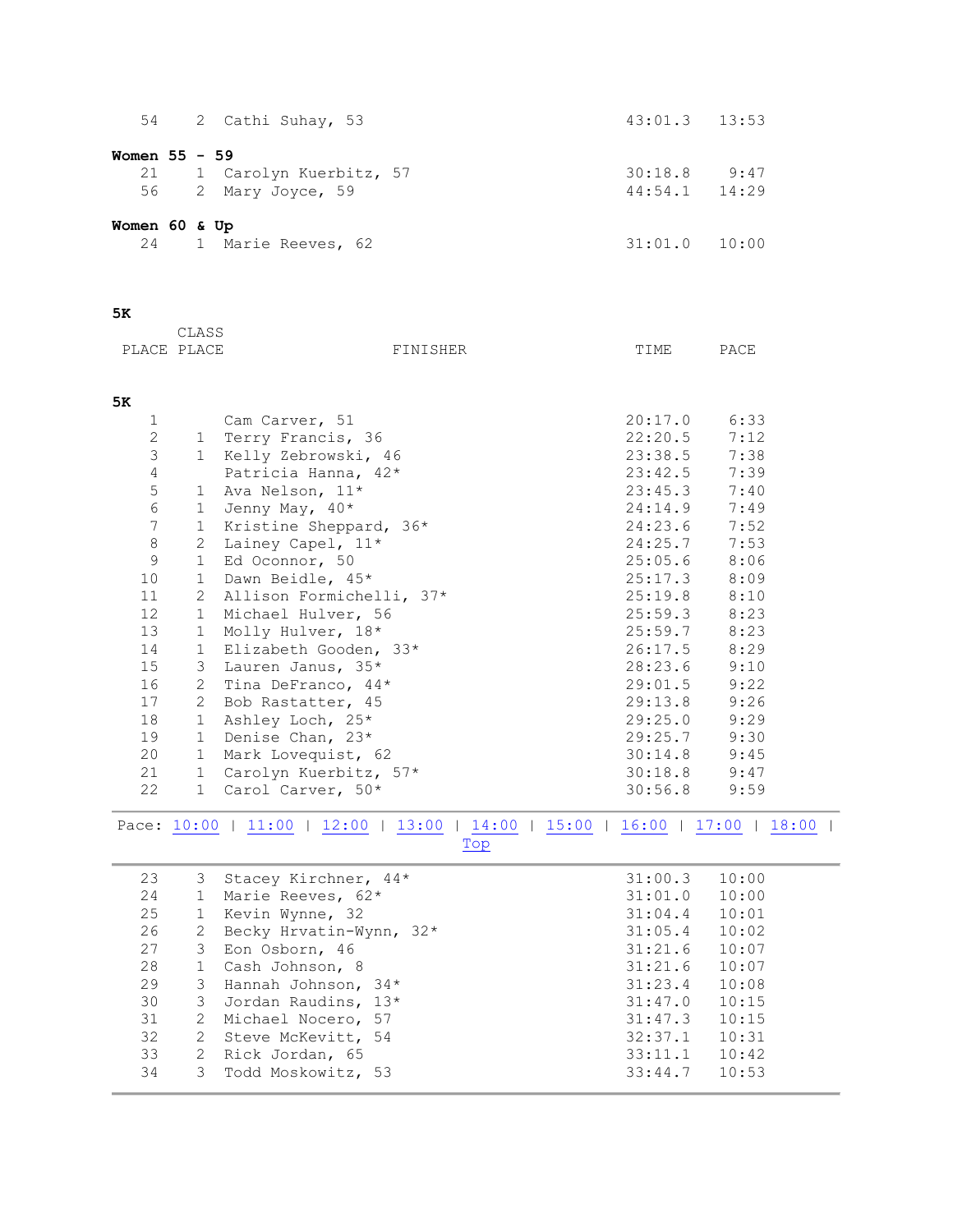<span id="page-3-4"></span><span id="page-3-3"></span><span id="page-3-2"></span><span id="page-3-1"></span><span id="page-3-0"></span>

|    |                 | Pace: 10:00   11:00   12:00   13:00   14:00   15:00   16:00   17:00   18:00 | Top |  |         |       |  |
|----|-----------------|-----------------------------------------------------------------------------|-----|--|---------|-------|--|
|    |                 |                                                                             |     |  |         |       |  |
| 35 |                 | 3 Richard Janus, 76                                                         |     |  | 34:23.6 | 11:06 |  |
| 36 | $\mathbf{2}$    | Christina Janus, 46*                                                        |     |  | 34:34.8 | 11:09 |  |
| 37 | $4 -$           | Ashley Joyce, 14*                                                           |     |  | 34:41.1 | 11:11 |  |
| 38 | 5               | Kailey Joyce, 12*                                                           |     |  | 34:41.3 | 11:11 |  |
| 39 | $4\overline{ }$ | Grace Huang, 37*                                                            |     |  | 34:54.2 | 11:16 |  |
| 40 | 2               | James Joyce, 10                                                             |     |  | 35:02.2 | 11:18 |  |
| 41 | 6               | Eliza Gintert, 11*                                                          |     |  | 35:12.6 | 11:21 |  |
| 42 | 7               | Asa Eddy, 12*                                                               |     |  | 35:12.7 | 11:22 |  |
| 43 | $\overline{2}$  | Erin Harrell, 28*                                                           |     |  | 36:03.1 | 11:38 |  |
| 44 | 8               | Ammanda Loewenthal, 11*                                                     |     |  | 36:19.5 | 11:43 |  |
| 45 | $3 -$           | Angela Osborn, 47*                                                          |     |  | 36:28.8 | 11:46 |  |
| 46 | $\overline{4}$  | Dawn Konar, 45*                                                             |     |  | 36:33.7 | 11:48 |  |
|    |                 | Pace: 10:00   11:00   12:00   13:00   14:00   15:00   16:00   17:00   18:00 | Top |  |         |       |  |
| 47 |                 | 4 Karla Zargari, 42*                                                        |     |  | 38:25.1 | 12:24 |  |
| 48 | 9               | Natalie Zargari, 11*                                                        |     |  | 39:44.6 | 12:49 |  |
|    |                 | Pace: 10:00   11:00   12:00   13:00   14:00   15:00   16:00   17:00   18:00 | Top |  |         |       |  |
|    |                 |                                                                             |     |  |         |       |  |
| 49 | 4               | Dennis Suhay, 48                                                            |     |  | 40:36.9 | 13:06 |  |
| 50 | 5               | Laura Baker, 37*                                                            |     |  | 40:53.1 | 13:11 |  |
| 51 | 3 <sup>7</sup>  | Andi Levine, 25*                                                            |     |  | 41:52.4 | 13:30 |  |
| 52 | 1               | Mike Rodriquez, 28                                                          |     |  | 41:52.6 | 13:30 |  |
| 53 | 10 <sup>°</sup> | Lauren Kercher, 11*                                                         |     |  | 42:00.8 | 13:33 |  |
| 54 | $\overline{2}$  | Cathi Suhay, 53*                                                            |     |  | 43:01.3 | 13:53 |  |
|    |                 | Pace: 10:00   11:00   12:00   13:00   14:00   15:00   16:00   17:00   18:00 | Top |  |         |       |  |
| 55 | 6               | Barbara Larson, 38*                                                         |     |  | 44:04.3 | 14:13 |  |
| 56 | 2               | Mary Joyce, 59*                                                             |     |  | 44:54.1 | 14:29 |  |
| 57 | 5               | Melissa Block, 48*                                                          |     |  | 44:54.5 | 14:29 |  |
| 58 | $\overline{4}$  | Bridgid Corbett, 34*                                                        |     |  | 46:07.1 | 14:53 |  |
| 59 |                 | 5 Megan Richards, 32*                                                       |     |  | 46:07.3 | 14:53 |  |
|    |                 | Pace: 10:00   11:00   12:00   13:00   14:00   15:00   16:00   17:00   18:00 | Top |  |         |       |  |
| 60 | 11              | Nina Zargari, 11*                                                           |     |  | 46:44.4 | 15:05 |  |
| 61 |                 | 4 Michelle Rood, 28*                                                        |     |  | 48:42.1 | 15:43 |  |
| 62 | 6               | Shaina Rood, 30*                                                            |     |  | 48:43.9 | 15:43 |  |
|    |                 | Pace: 10:00   11:00   12:00   13:00   14:00   15:00   16:00   17:00   18:00 | Top |  |         |       |  |
| 63 |                 | 3 Robin Rood, 57*                                                           |     |  | 51:29.9 | 16:37 |  |
|    |                 | * indicates females                                                         |     |  |         |       |  |
|    |                 | 2 finishers among Males (no age given)                                      |     |  |         |       |  |
|    |                 | 2 finishers among Men Under 15                                              |     |  |         |       |  |
|    |                 | 1 finishers among Men 25 - 29                                               |     |  |         |       |  |
|    |                 | 1 finishers among Men 30 - 34                                               |     |  |         |       |  |